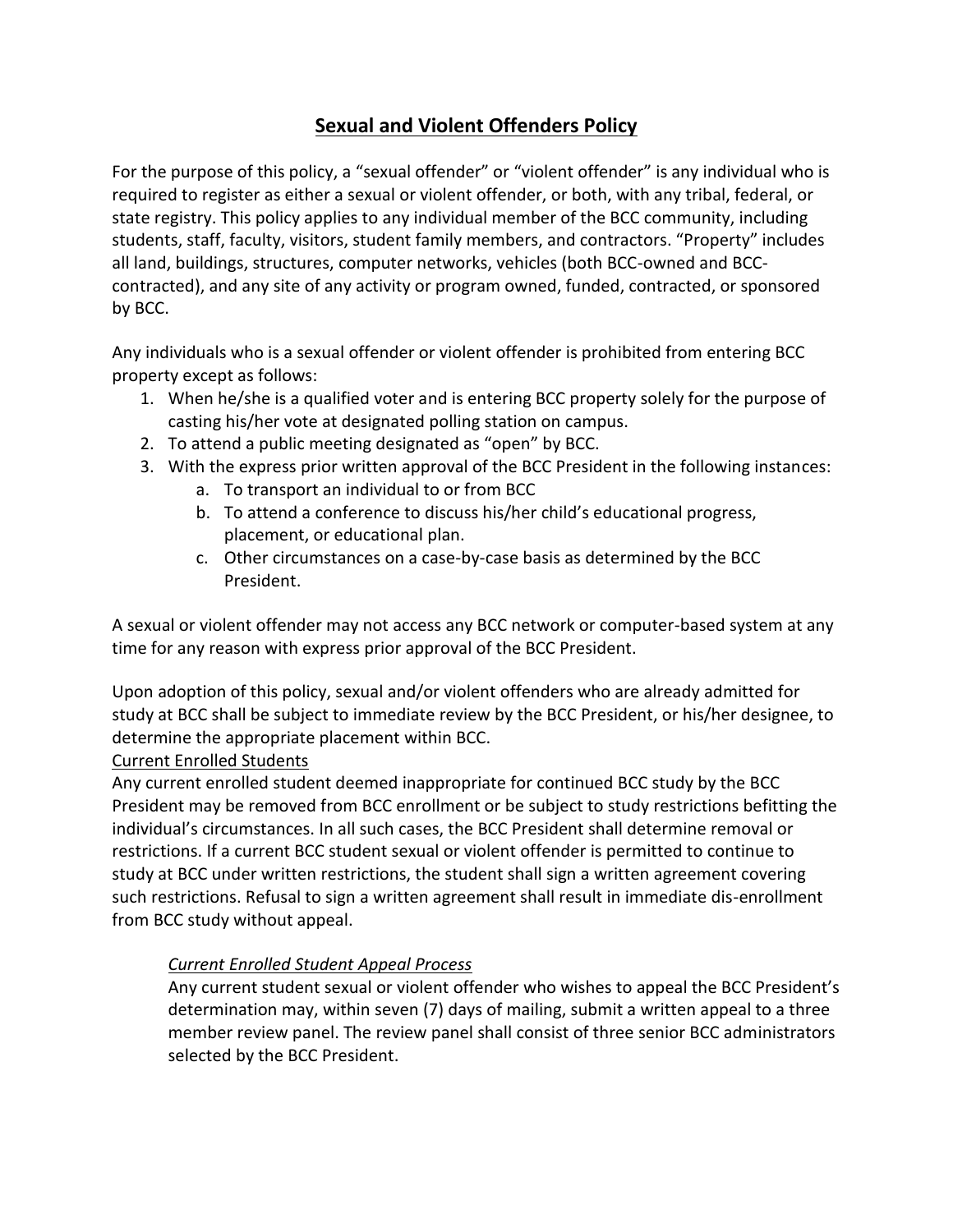Any BCC student who is required by action of law to register with any tribal, federal, or state sexual or violent offender registry shall, within (7) calendar days of said required initial registration, notify the BCC Presidents office, in writing, of all registration requirements. Failure to notify the BCC President's office in writing shall subject a student BCC administration action, up to and an including permanent suspension. Any current BCC student who notifies the BCC President's office in writing of his/her sexual or violent offender registration requirements will be subject to review by the BCC President's office. Such review will be subject to the same process, requirements, review, and appeal process detailed within this policy.

# Future Enrolled Students

All future students shall be required to certify that he/she is not a sexual offender or violent offender as defined by this policy. No applications for admissions to BCC shall be deemed complete without such certification. All future students shall agree, in writing, to any necessary background check or investigation in order to ensure he/she is not a sexual offender or violent offender as defined by this policy. Such background check or investigation shall be done at BCC expense.

Any applicant seeking admission for study at BCC who is a sexual offender or violent offender may be refused admission or conditionally admitted with restrictions provided by the BCC President or his/her designee. Such applicants will be provided written restrictions and must agree to comply with such restrictions or be subject to disciplinary action, up to and including permanent suspension from BCC study.

Any sexual offender or violent offender student applicant who refuses to agree to BCC restrictions may be denied enrollment for BCC study.

# *Considerations for Future Enrolled Students*

The BCC President, or his/her designee, shall determine appropriate educational placements within the BCC organizational framework for student sexual offenders and violent offenders. In making such determinations, the BCC President or his/her designee shall consider such factors as the safety and health of all members of the BCC community. The BCC President and his/her designee shall develop guidelines for managing each student sexual offender or violent offender attending BCC.

# General Requirements and Notifications

- The BCC President, or his/her designee, shall inform the appropriate BCC administrators and/or departments of any restrictions granted to each student sexual offender or violent offender.
- Sexual offenders or violent offenders who are permitted access to BCC property must immediately report to the individual or location designate by the BCC President or his/her designee's written restriction.
- The BCC President may assign a chaperone to accompany the sexual offender or violent offender while he/she is on BCC property.